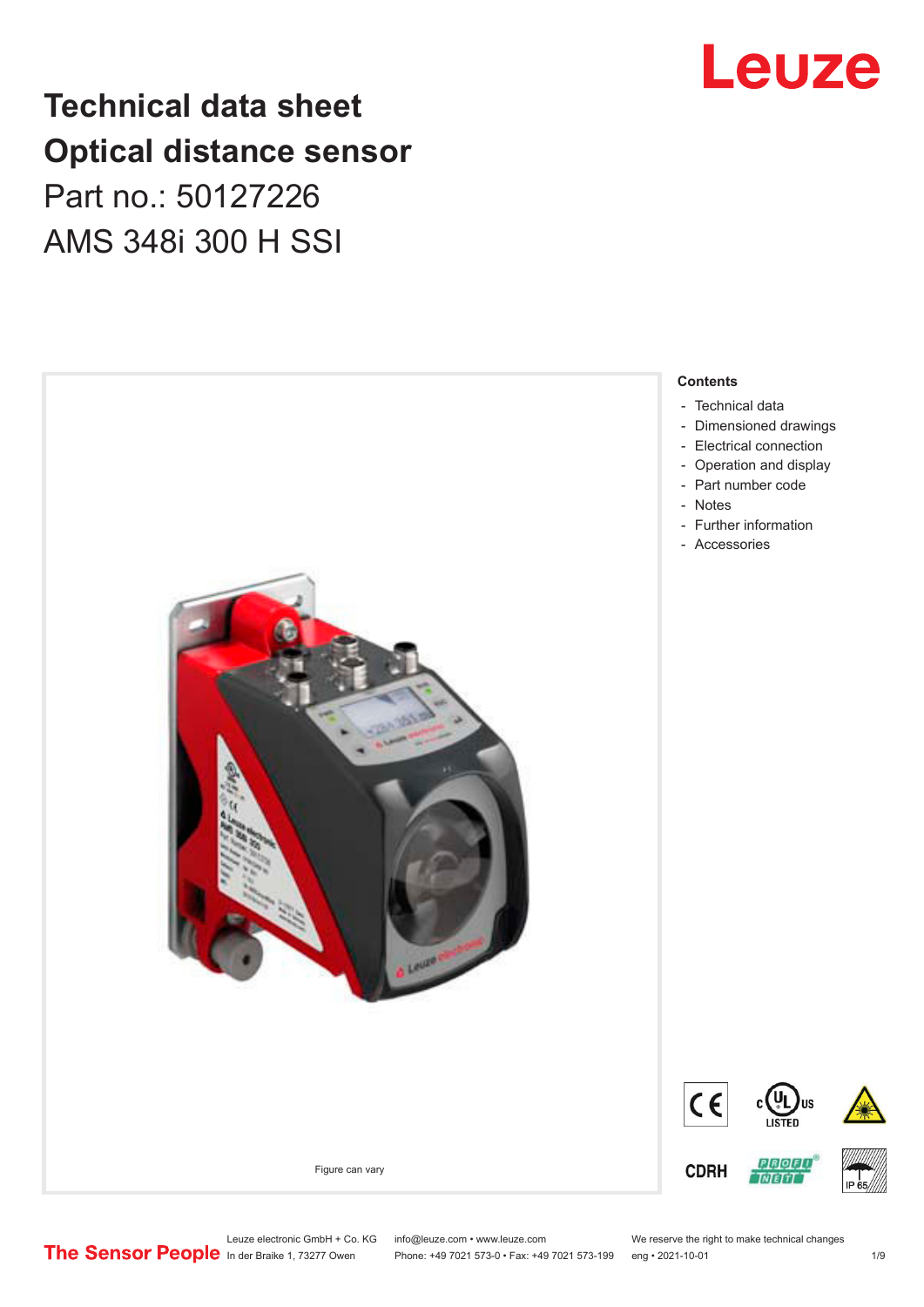## <span id="page-1-0"></span>**Technical data**

# Leuze

#### **Basic data**

| Series                           | <b>AMS 300i</b>                                             |
|----------------------------------|-------------------------------------------------------------|
| Application                      | Collision protection of cranes / gantry<br>cranes           |
|                                  | Positioning of electroplating plants                        |
|                                  | Positioning of high-bay storage devices                     |
|                                  | Positioning of skillet systems and side-<br>tracking skates |
| <b>Functions</b>                 |                                                             |
| <b>Functions</b>                 | Heating                                                     |
| <b>Characteristic parameters</b> |                                                             |
| <b>MTTF</b>                      | 31 years                                                    |
| <b>Optical data</b>              |                                                             |
| <b>Light source</b>              | Laser, Red                                                  |
| Laser class                      | 2, IEC/EN 60825-1:2014                                      |
|                                  |                                                             |
| <b>Measurement data</b>          |                                                             |
| <b>Measurement range</b>         | 200  300,000 mm                                             |
| <b>Accuracy</b>                  | 5 <sub>mm</sub>                                             |
| Reproducibility (3 sigma)        | 3 <sub>mm</sub>                                             |
| Max. traverse rate               | $10 \text{ m/s}$                                            |
| <b>Electrical data</b>           |                                                             |
|                                  |                                                             |
| Performance data                 |                                                             |
| Supply voltage $U_{B}$           | 18  30 V, DC                                                |
| <b>Interface</b>                 |                                                             |
| Type                             | PROFINET, SSI                                               |
| <b>Profinet</b>                  |                                                             |
| <b>Conformance class</b>         | B                                                           |
| Protocol                         |                                                             |
| <b>Switch functionality</b>      | PROFINET RT                                                 |
|                                  | Integrated                                                  |
| <b>Transmission speed</b>        | 100 Mbit/s                                                  |
| SSI                              |                                                             |
| <b>Clock frequency</b>           | 80  800 kHz                                                 |
| <b>Connection</b>                |                                                             |
| <b>Number of connections</b>     | 5 Piece(s)                                                  |
| <b>Connection 1</b>              |                                                             |
| <b>Function</b>                  | <b>BUS IN</b>                                               |
|                                  | Data interface                                              |
| Type of connection               | Connector                                                   |
| <b>Designation on device</b>     | <b>BUS IN</b>                                               |
| <b>Thread size</b>               | M12                                                         |
| <b>Type</b>                      | Female                                                      |
| No. of pins<br>Encoding          | 4-pin<br>D-coded                                            |

| <b>Connection 2</b>                              |                           |
|--------------------------------------------------|---------------------------|
| <b>Function</b>                                  | <b>BUS OUT</b>            |
|                                                  | Data interface            |
| <b>Type of connection</b>                        | Connector                 |
| <b>Designation on device</b>                     | <b>BUS OUT</b>            |
| <b>Thread size</b>                               | M <sub>12</sub>           |
| <b>Type</b>                                      | Female                    |
| No. of pins                                      | 4-pin                     |
| Encoding                                         | D-coded                   |
|                                                  |                           |
| <b>Connection 3</b>                              |                           |
| <b>Function</b>                                  | PWR / SW IN / OUT         |
|                                                  | Voltage supply            |
| <b>Type of connection</b>                        | Connector                 |
|                                                  | <b>PWR</b>                |
| <b>Designation on device</b>                     |                           |
| <b>Thread size</b>                               | M <sub>12</sub>           |
| <b>Type</b>                                      | Male                      |
| No. of pins                                      | 5-pin                     |
| Encoding                                         | A-coded                   |
|                                                  |                           |
| <b>Connection 4</b>                              |                           |
| <b>Function</b>                                  | Service interface         |
| <b>Type of connection</b>                        | Connector                 |
| <b>Designation on device</b>                     | <b>SERVICE</b>            |
| <b>Thread size</b>                               | M <sub>12</sub>           |
| Type                                             | Female                    |
| No. of pins                                      | 5-pin                     |
| Encoding                                         | A-coded                   |
|                                                  |                           |
| <b>Connection 5</b>                              |                           |
|                                                  |                           |
| <b>Function</b>                                  | Data interface            |
|                                                  | SSI                       |
| Type of connection                               | Connector                 |
| <b>Designation on device</b>                     | SSI                       |
| <b>Thread size</b>                               | M <sub>12</sub>           |
| <b>Type</b>                                      | Male                      |
| No. of pins                                      |                           |
|                                                  | 5-pin<br>B-coded          |
| Encoding                                         |                           |
| <b>Mechanical data</b>                           |                           |
|                                                  |                           |
| Design                                           | Cubic                     |
| Dimension (W x H x L)                            | 84 mm x 166.5 mm x 159 mm |
| <b>Housing material</b>                          | Metal                     |
| Net weight                                       | $2,450$ g                 |
| Type of fastening                                | Through-hole mounting     |
|                                                  |                           |
| <b>Operation and display</b>                     |                           |
| Type of display                                  | <b>LC Display</b>         |
|                                                  | LED                       |
| <b>Operational controls</b>                      | Membrane keyboard         |
|                                                  |                           |
| <b>Environmental data</b>                        |                           |
|                                                  | $-3050 °C$                |
| Ambient temperature, operation                   |                           |
| Ambient temperature, storage                     | $-30$ 70 °C               |
| Relative humidity (non-condensing)               | 90 %                      |
| <b>Certifications</b>                            |                           |
|                                                  |                           |
| Degree of protection                             | IP 65                     |
| <b>Protection class</b><br><b>Certifications</b> | Ш<br>c UL US              |

Leuze electronic GmbH + Co. KG info@leuze.com • www.leuze.com We reserve the right to make technical changes

In der Braike 1, 73277 Owen Phone: +49 7021 573-0 • Fax: +49 7021 573-199 eng • 2021-10-01 2 /9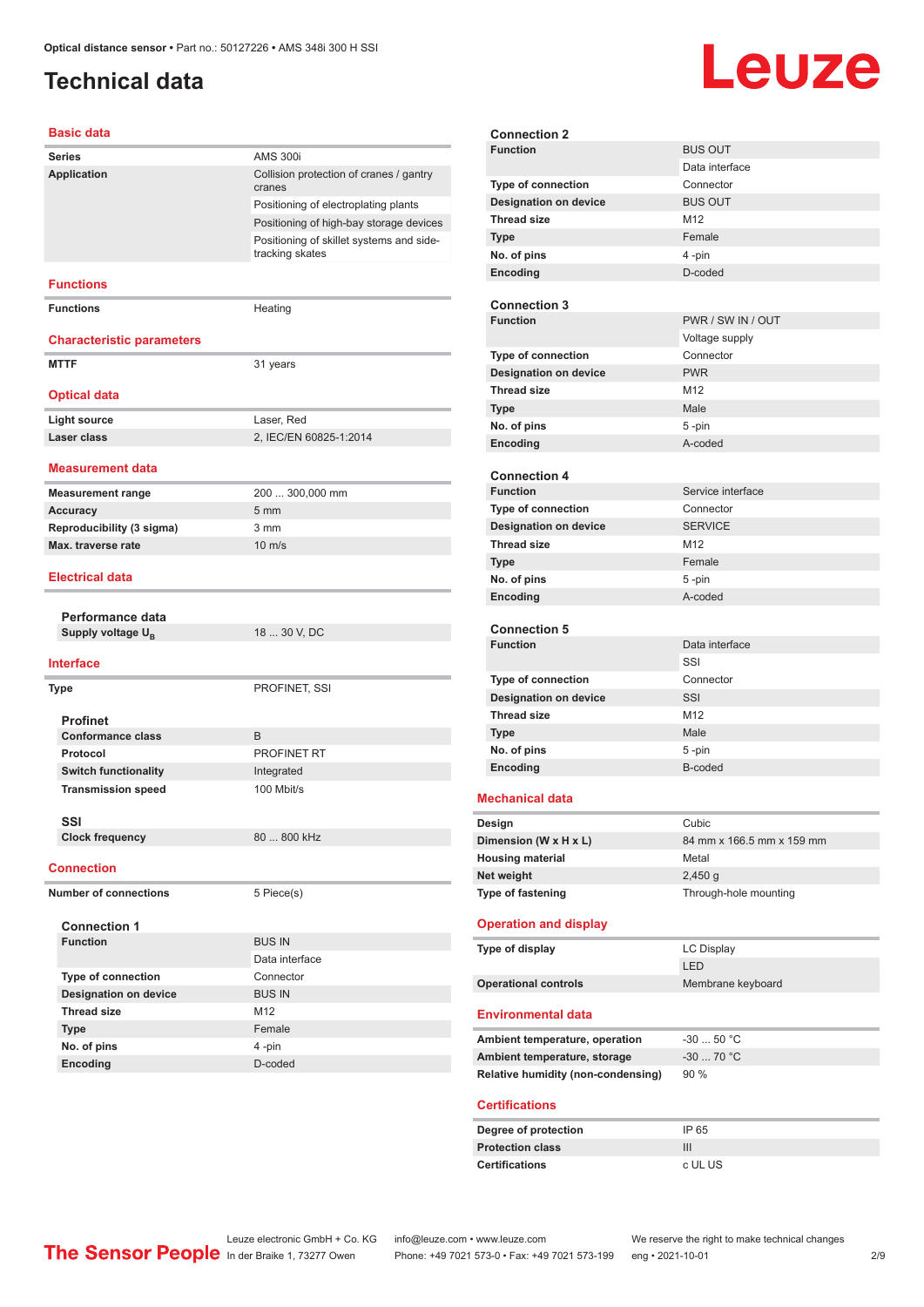## **Technical data**

| <b>Customs tariff number</b> | 90318020 |
|------------------------------|----------|
| eCl@ss 5.1.4                 | 27270801 |
| eCl@ss 8.0                   | 27270801 |
| eCl@ss 9.0                   | 27270801 |
| eCl@ss 10.0                  | 27270801 |
| eCl@ss 11.0                  | 27270801 |
| <b>ETIM 5.0</b>              | EC001825 |
| <b>ETIM 6.0</b>              | EC001825 |
| <b>ETIM 7.0</b>              | EC001825 |

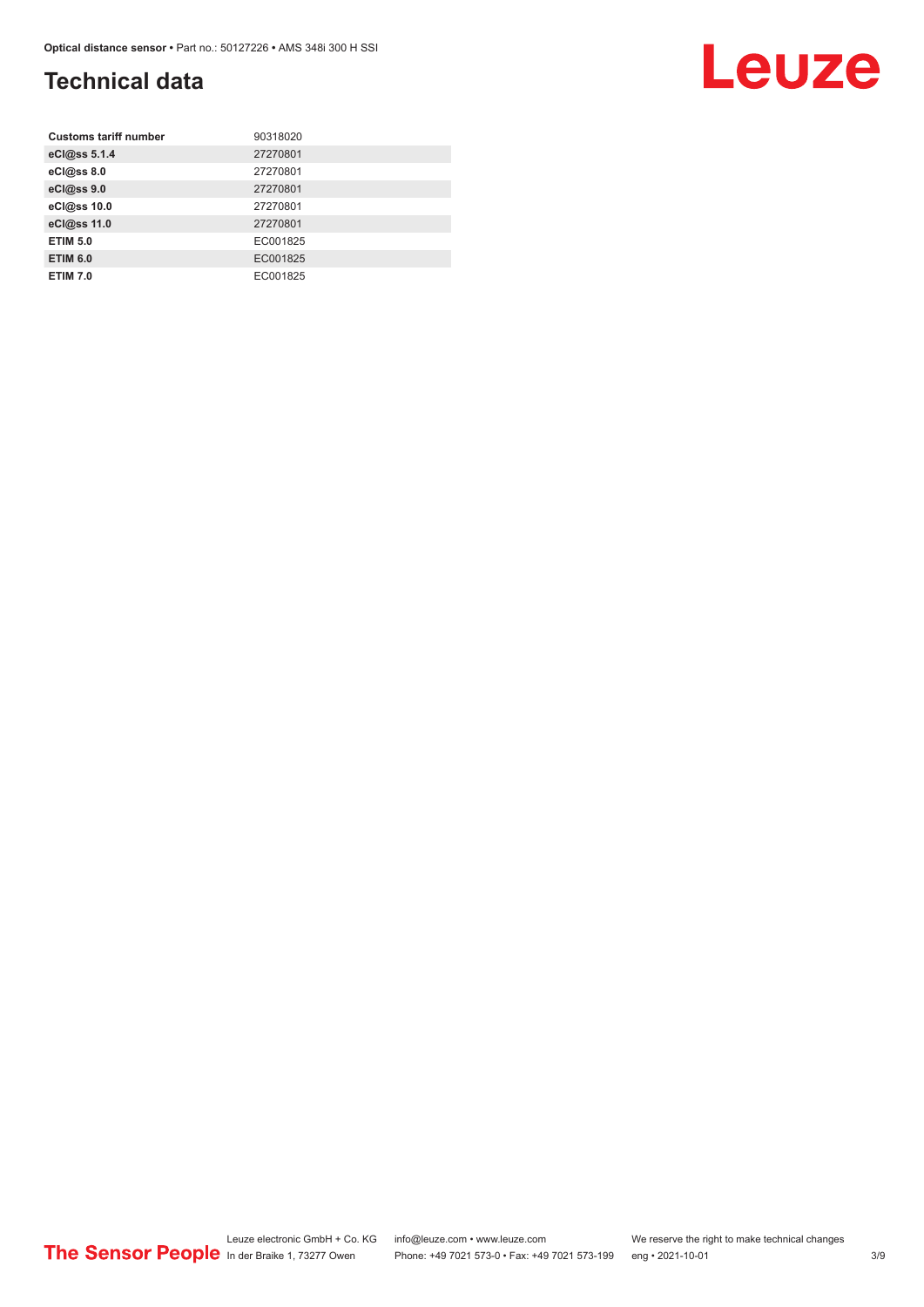## <span id="page-3-0"></span>**Dimensioned drawings**

All dimensions in millimeters



A M5 screw for alignment

C Optical axis

D Zero point of the distance to be measured

B Knurled nut with WAF 4 hexagon socket and M 5 nut for securing

# Leuze

Phone: +49 7021 573-0 • Fax: +49 7021 573-199 eng • 2021-10-01 4/9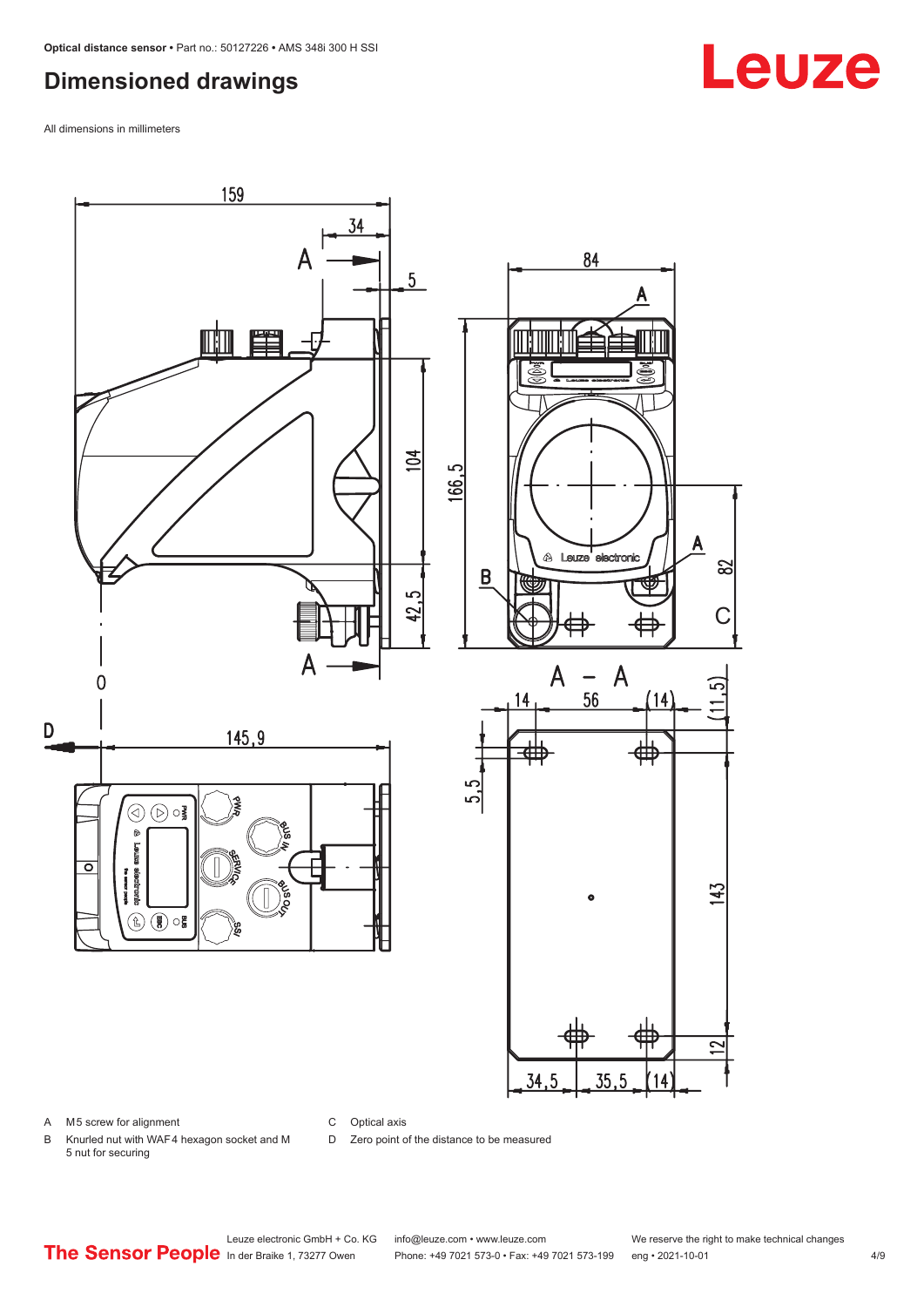## <span id="page-4-0"></span>**Electrical connection**

| <b>Connection 1</b> | <b>BUS IN</b>  |
|---------------------|----------------|
| <b>Function</b>     | <b>BUS IN</b>  |
|                     | Data interface |
| Type of connection  | Connector      |
| <b>Thread size</b>  | M12            |
| <b>Type</b>         | Female         |
| <b>Material</b>     | Metal          |
| No. of pins         | 4-pin          |
| Encoding            | D-coded        |

#### **Pin Pin assignment** 1 TD+<br>2 RD+ **2** RD+ **3** TD-**4** RD-

**Connection 2 BUS OUT** 



| <b>Function</b>    | <b>BUS OUT</b> |
|--------------------|----------------|
|                    | Data interface |
| Type of connection | Connector      |
| <b>Thread size</b> | M12            |
| <b>Type</b>        | Female         |
| <b>Material</b>    | Metal          |
| No. of pins        | 4-pin          |
| Encoding           | D-coded        |

| Pin | <b>Pin assignment</b> |  |  |
|-----|-----------------------|--|--|
|     | TD+                   |  |  |

| $\overline{1}$ | TD+ |
|----------------|-----|
| $\overline{2}$ | RD+ |
| 3              | TD- |
| $\overline{4}$ | RD- |

| PWR / SW IN / OUT<br><b>Function</b>   |  |
|----------------------------------------|--|
| Voltage supply                         |  |
| Connector<br><b>Type of connection</b> |  |
| <b>Thread size</b><br>M12              |  |
| Male<br><b>Type</b>                    |  |
| <b>Material</b><br>Metal               |  |
| No. of pins<br>$5 - pin$               |  |
| A-coded<br>Encoding                    |  |

| Pin            | <b>Pin assignment</b> |
|----------------|-----------------------|
|                | <b>VIN</b>            |
| $\overline{2}$ | I/O <sub>1</sub>      |
| 3              | GND                   |
| $\overline{4}$ | I/O <sub>2</sub>      |
| 5              | FE.                   |



2



# Leuze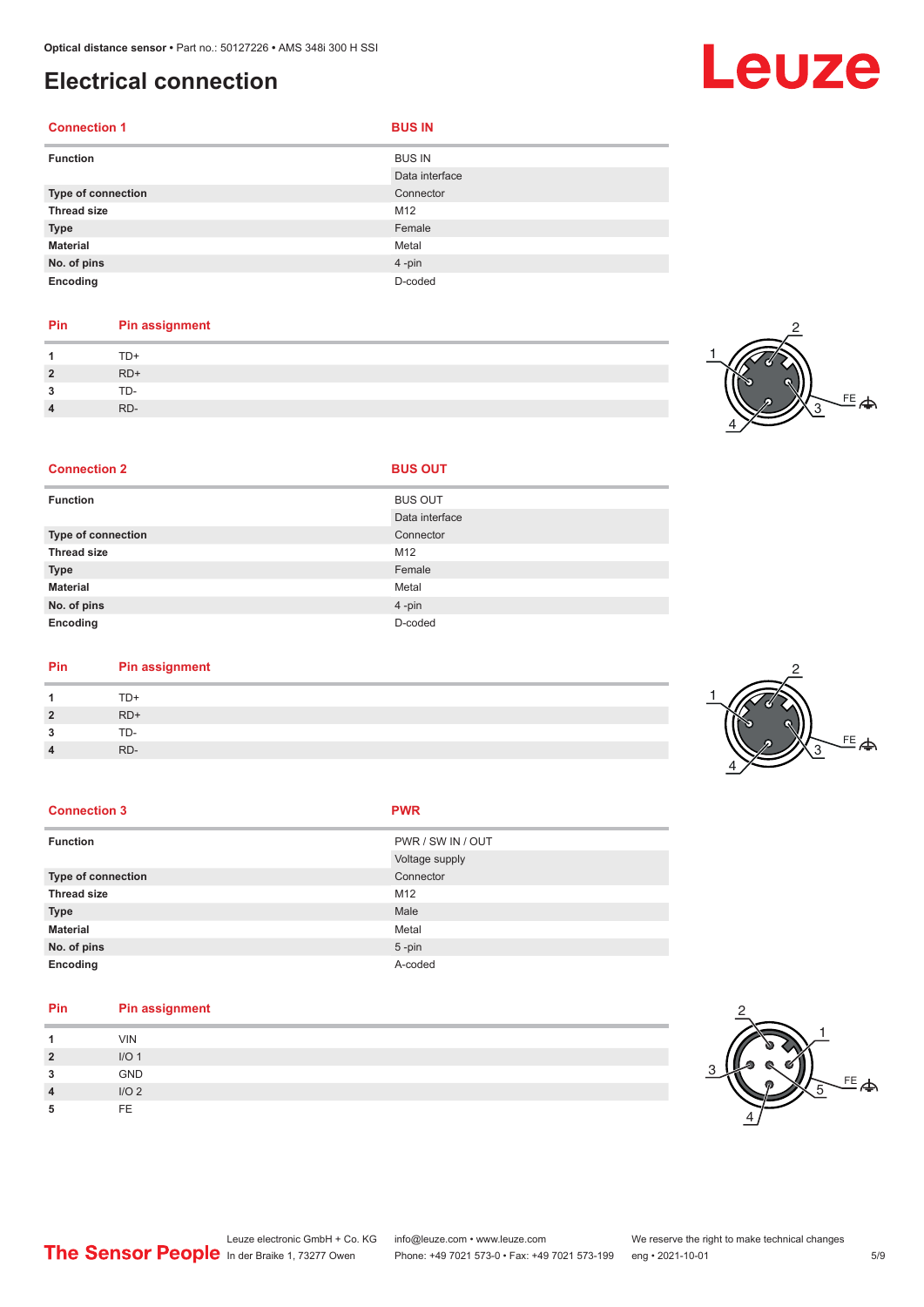## <span id="page-5-0"></span>**Electrical connection**

#### **Connection 4**

|   |  | × |  |
|---|--|---|--|
| ٠ |  |   |  |

| <b>Function</b>    | Service interface |
|--------------------|-------------------|
| Type of connection | Connector         |
| <b>Thread size</b> | M12               |
| <b>Type</b>        | Female            |
| <b>Material</b>    | Metal             |
| No. of pins        | $5$ -pin          |
| Encoding           | A-coded           |

#### **Pin Pin assignment**

|                | n.c.             |  |
|----------------|------------------|--|
| $\overline{2}$ | <b>RS 232-TX</b> |  |
| ໍາ             | <b>GND</b>       |  |
| $\overline{4}$ | <b>RS 232-RX</b> |  |
|                | n.c.             |  |



#### **Connection 5 SSI**

| <b>Function</b>    | Data interface |
|--------------------|----------------|
|                    | SSI            |
| Type of connection | Connector      |
| <b>Thread size</b> | M12            |
| <b>Type</b>        | Male           |
| <b>Material</b>    | Metal          |
| No. of pins        | $5$ -pin       |
| Encoding           | B-coded        |

#### **Pin Pin assignment**

| Pin | Pin assignment |  |
|-----|----------------|--|
|     | DATA+          |  |
| ຳ   | DATA-          |  |
| ∍   | CLK+           |  |
|     | CLK-           |  |
|     | FE             |  |

## **Operation and display**

| <b>LED</b><br><b>Display</b> |                |                          | <b>Meaning</b>                                                              |  |  |
|------------------------------|----------------|--------------------------|-----------------------------------------------------------------------------|--|--|
|                              | <b>PWR</b>     | Off                      | No supply voltage                                                           |  |  |
|                              |                | Green, flashing          | Voltage connected / no measurement value output / initialization<br>running |  |  |
|                              |                | Green, continuous light  | Device OK, measurement value output                                         |  |  |
|                              |                | Red, flashing            | Device OK, warning set                                                      |  |  |
|                              |                | Red, continuous light    | No measurement value output                                                 |  |  |
|                              |                | Orange, flashing         | PROFINET wave function activated                                            |  |  |
|                              |                | Orange, continuous light | Configuration via display                                                   |  |  |
| $\overline{2}$               | <b>BUS</b>     | Off                      | No supply voltage                                                           |  |  |
|                              |                | Green, flashing          | Device ok, initialization phase                                             |  |  |
|                              |                | Green, continuous light  | Device OK                                                                   |  |  |
|                              |                | Red, flashing            | Communication error                                                         |  |  |
|                              |                | Red, continuous light    | Bus error                                                                   |  |  |
|                              |                | Orange, flashing         | PROFINET wave function activated                                            |  |  |
| 3                            | <b>BUS IN</b>  | Green, continuous light  | Link OK                                                                     |  |  |
|                              |                | Orange, flashing         | Data exchange active                                                        |  |  |
| 4                            | <b>BUS OUT</b> | Green, continuous light  | Link OK                                                                     |  |  |
|                              |                | Orange, flashing         | Data exchange active                                                        |  |  |



## Leuze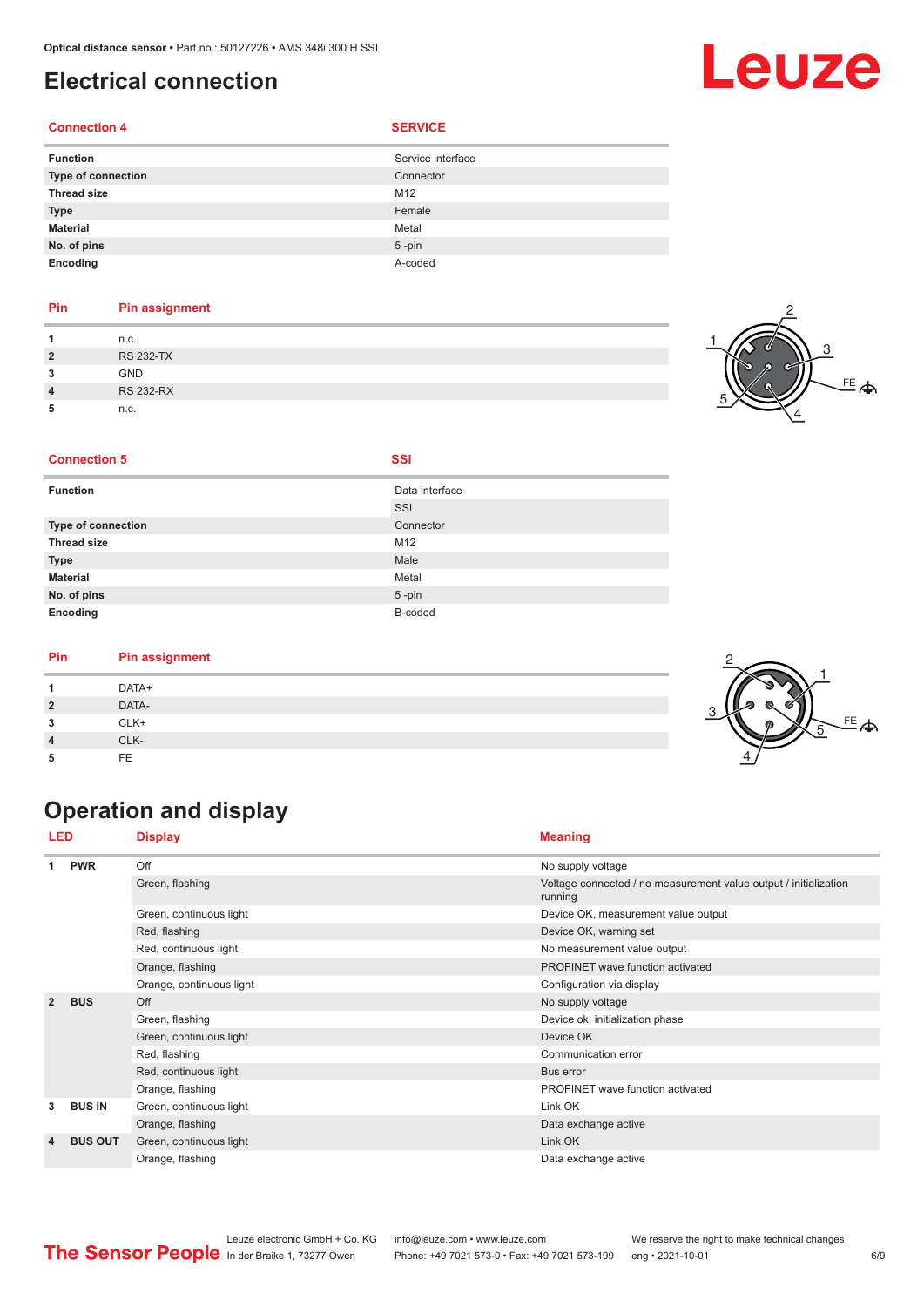#### <span id="page-6-0"></span>**Part number code**

Part designation: **AMS 3XXi YYY Z AAA**



| <b>AMS</b>  | <b>Operating principle</b><br>AMS: absolute measurement system                                                                                                                                                                                        |
|-------------|-------------------------------------------------------------------------------------------------------------------------------------------------------------------------------------------------------------------------------------------------------|
| 3XXi        | Series/interface (integrated fieldbus technology)<br>300i: RS 422/RS 232<br>301i: RS 485<br>304i: PROFIBUS DP / SSI<br>308i: TCP/IP<br>335i: CANopen<br>338i: EtherCAT<br>348i: PROFINET RT<br>355i: DeviceNet<br>358i: EtherNet/IP<br>384i: Interbus |
| <b>YYY</b>  | <b>Operating range</b><br>40: max. operating range in m<br>120: max. operating range in m<br>200: max. operating range in m<br>300: max. operating range in m                                                                                         |
| z           | <b>Special equipment</b><br>H: With heating                                                                                                                                                                                                           |
| AAA         | Interface<br>SSI: with SSI interface                                                                                                                                                                                                                  |
| <b>Note</b> |                                                                                                                                                                                                                                                       |

# $\%$  A list with all available device types can be found on the Leuze website at www.leuze.com.

#### **Notes**

| ۹Ķ |
|----|
| Ď  |
| ٦Ņ |

#### **Observe intended use!**

This product is not a safety sensor and is not intended as personnel protection.

- The product may only be put into operation by competent persons.
- Only use the product in accordance with its intended use.

| <b>ATTENTION! LASER RADIATION - CLASS 2 LASER PRODUCT</b>                                                                                                                                                                                                           |
|---------------------------------------------------------------------------------------------------------------------------------------------------------------------------------------------------------------------------------------------------------------------|
| Do not stare into beam!<br>The device satisfies the requirements of IEC/EN 60825-1:2014 safety requiations for a product of laser class 2 as well as the U.S. 21 CFR 1040.10<br>requlations with deviations corresponding to Laser Notice No. 56 from May 08, 2019. |
| Never look directly into the laser beam or in the direction of reflected laser beams! If you look into the beam path over a longer time period, there is a risk<br>of injury to the retina.                                                                         |
| $\%$ Do not point the laser beam of the device at persons!                                                                                                                                                                                                          |
| $\%$ Interrupt the laser beam using a non-transparent, non-reflective object if the laser beam is accidentally directed towards a person.                                                                                                                           |
| $\%$ When mounting and aligning the device, avoid reflections of the laser beam off reflective surfaces!                                                                                                                                                            |
| $\&$ CAUTION! Use of controls or adjustments or performance of procedures other than specified herein may result in hazardous light exposure.                                                                                                                       |
| $\&$ Observe the applicable statutory and local laser protection regulations.                                                                                                                                                                                       |
| $\&$ The device must not be tampered with and must not be changed in any way.<br>There are no user-serviceable parts inside the device.<br>Repairs must only be performed by Leuze electronic GmbH + Co. KG.                                                        |

7 /9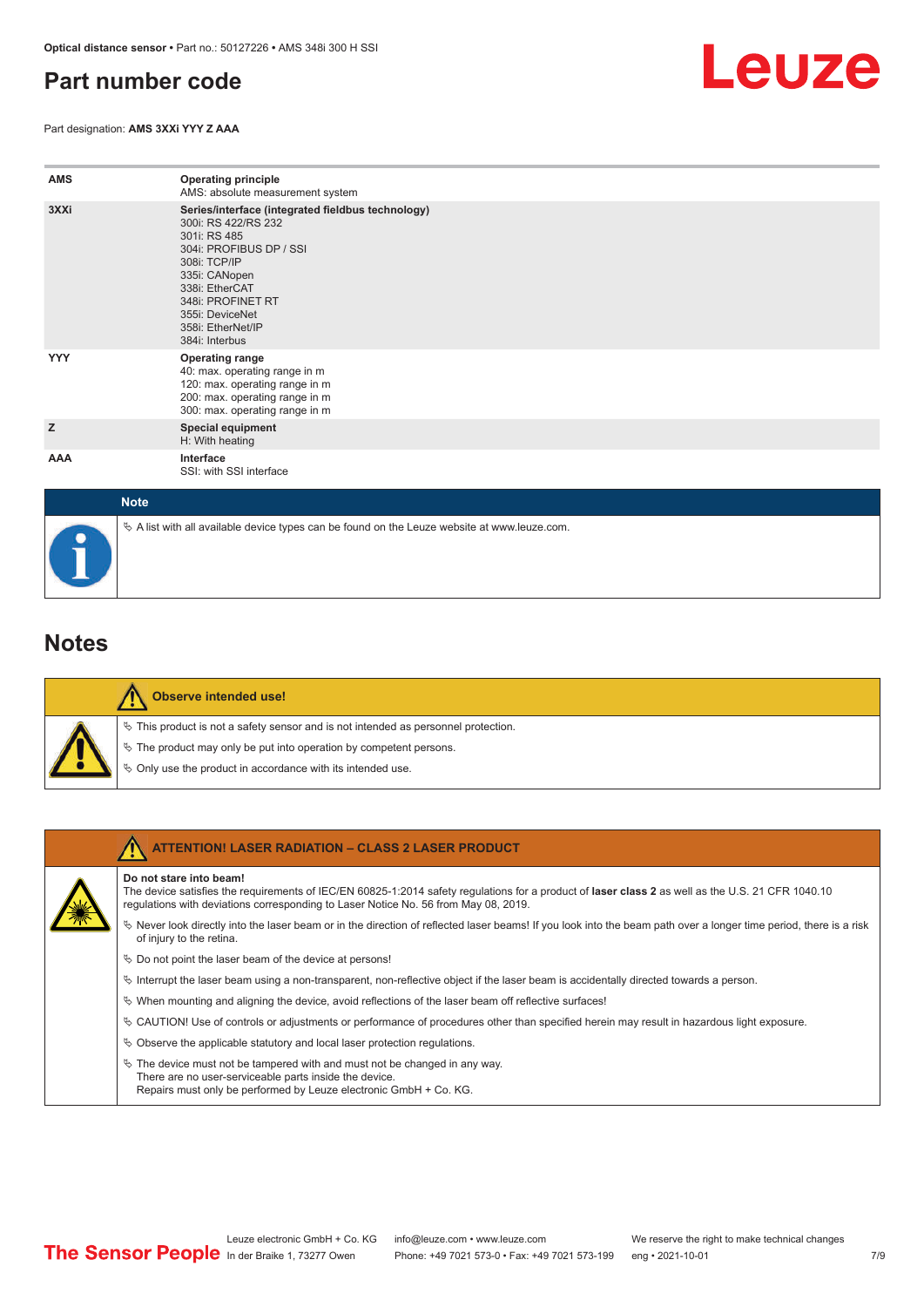#### <span id="page-7-0"></span>**Notes**

# Leuze



#### **Affix laser information and warning signs!**

Laser information and warning signs are affixed to the device. In addition, self-adhesive laser information and warning signs (stick-on labels) are supplied in several languages.

ª Affix the laser information sheet to the device in the language appropriate for the place of use. When using the device in the US, use the stick-on label with the "Complies with 21 CFR 1040.10" note.

ª Affix the laser information and warning signs near the device if no signs are attached to the device (e.g. because the device is too small) or if the attached laser information and warning signs are concealed due to the installation position.

ª Affix the laser information and warning signs so that they are legible without exposing the reader to the laser radiation of the device or other optical radiation.

#### **Further information**

- For UL applications, use is only permitted in Class 2 circuits in accordance with the NEC (National Electric Code).
- Use as safety-related component within the safety function is possible, if the component combination is designed correspondingly by the machine manufacturer.

#### **Accessories**

## Connection technology - Connection cables

|  |   | Part no. | <b>Designation</b>      | <b>Article</b>   | <b>Description</b>                                                                                                                                                                                     |
|--|---|----------|-------------------------|------------------|--------------------------------------------------------------------------------------------------------------------------------------------------------------------------------------------------------|
|  | W | 50104171 | KB SSI/IBS-5000-BA      | Connection cable | Suitable for interface: SSI, Interbus-S<br>Connection 1: Connector, M12, Axial, Female, B-coded, 5-pin<br>Connection 2: Open end<br>Shielded: Yes<br>Cable length: 5,000 mm<br>Sheathing material: PUR |
|  |   | 50132079 | KD U-M12-5A-V1-<br>050  | Connection cable | Connection 1: Connector, M12, Axial, Female, A-coded, 5-pin<br>Connection 2: Open end<br>Shielded: No<br>Cable length: 5,000 mm<br>Sheathing material: PVC                                             |
|  |   | 50135074 | KS ET-M12-4A-P7-<br>050 | Connection cable | Suitable for interface: Ethernet<br>Connection 1: Connector, M12, Axial, Male, D-coded, 4-pin<br>Connection 2: Open end<br>Shielded: Yes<br>Cable length: 5,000 mm<br>Sheathing material: PUR          |

#### Reflective tapes for distance sensors

| Part no. | <b>Designation</b>         | <b>Article</b> | <b>Description</b>                                                                                                                                                                                           |
|----------|----------------------------|----------------|--------------------------------------------------------------------------------------------------------------------------------------------------------------------------------------------------------------|
| 50115022 | Reflexfolie<br>914x914mm-H | Reflector      | Special version: Heating<br>Supply voltage: 230 V, AC<br>Design: Rectangular<br>Reflective surface: 914 mm x 914 mm<br>Base material: Aluminum composite<br>Fastening: Mounting plate, Through-hole mounting |